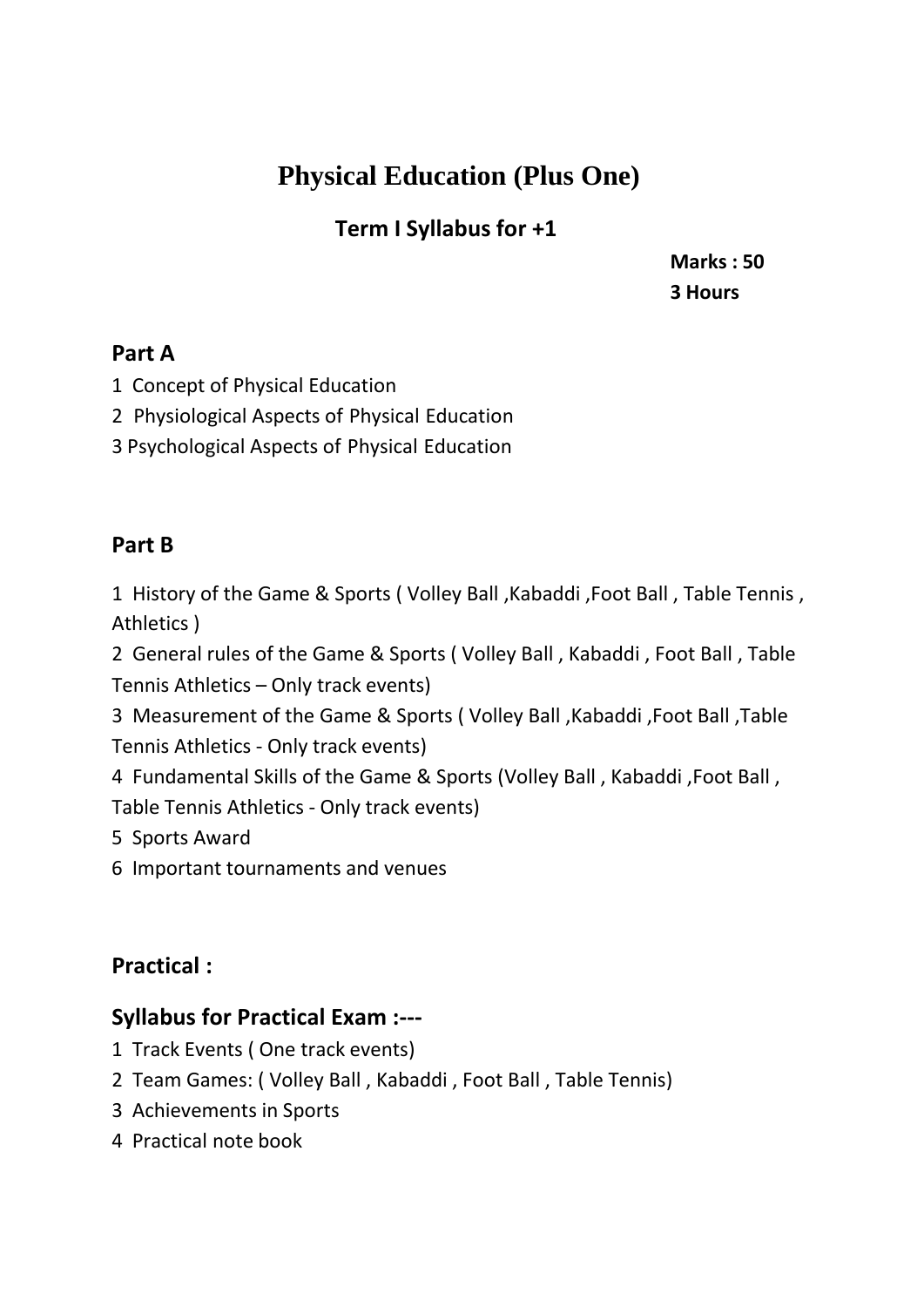# **Physical Education (Plus One)**

## **Term II Syllabus for +1**

**Marks : 50 3 Hours**

#### **Part A**

- 1 Concept of Health Education
- 2 Communicable Diseases
- 3 Contemporary Health Problems

#### **Part B**

 History of the Game & Sports ( Badminton ,Kho-kho ,Hockey , Boxing ) General rules of the Game & Sports (Badminton ,Kho-kho ,Hockey , Wrestling , Athletics – Field Events) Measurement of the Game & Sports ( Badminton ,Kho-kho ,Hockey , Wrestling , Athletics – Field Events) Fundamental Skills of the Game & Sports ( Badminton ,Kho-kho ,Hockey , Wrestling , Athletics – Field Events) Sports terminologies ( Badminton ,Kho-kho ,Hockey , Wrestling , Athletics –

Field Events)

6 Sports Personalities

## **Practical :**

## **Syllabus for Practical Exam :---**

- 1 Track and Field (One field Event )
- 2 Team Games: (Badminton ,Kho-kho ,Hockey ,Boxing , Wrestling )
- 3 Achievements in Sports
- 4 Practical note book